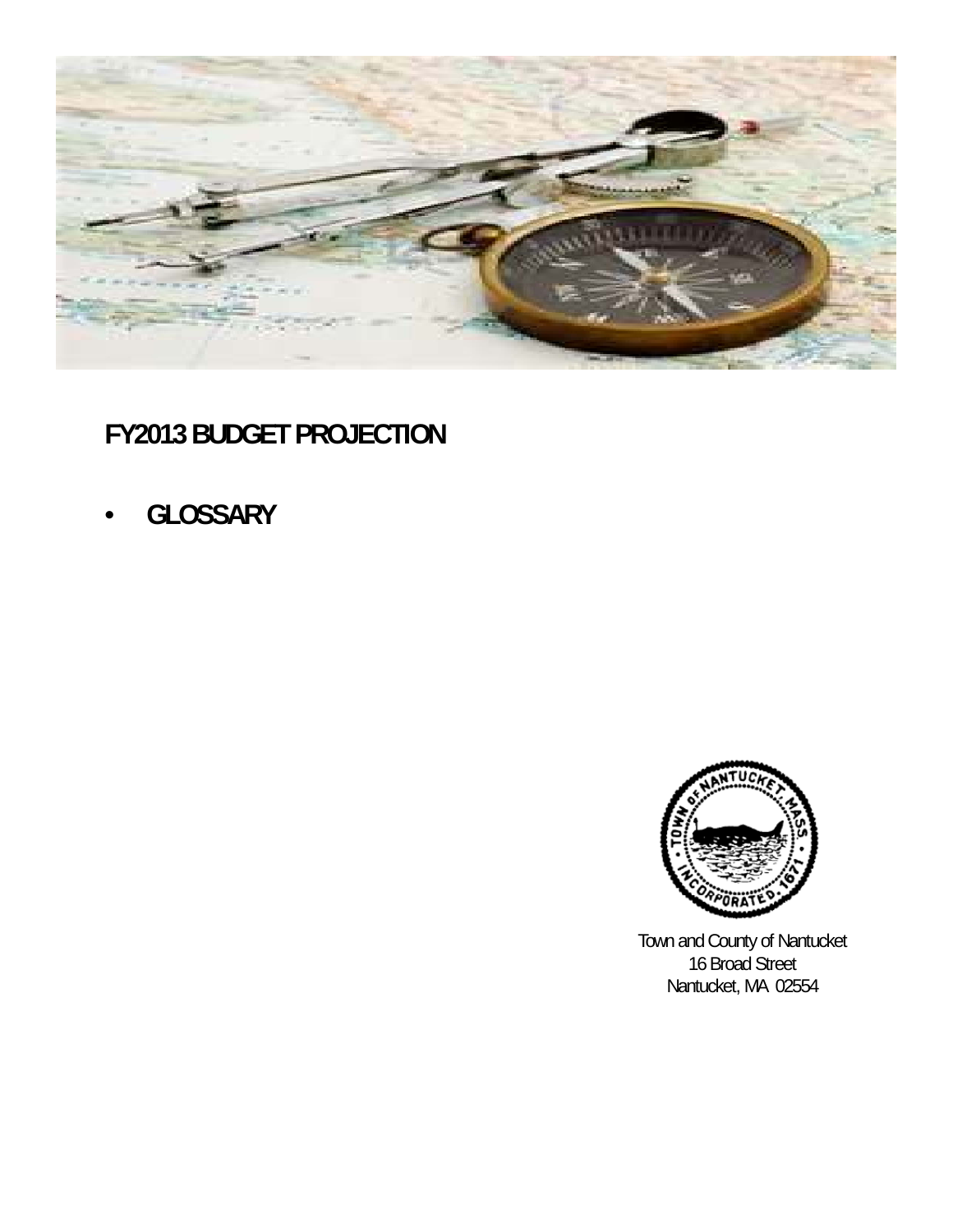

# TOWN & COUNTY OF NANTUCKET BUDGET DEVELOPMENT DEFINITIONS

# Abatement:

A reduction or elimination of a real or personal property tax, motor vehicle excise, a fee, charge, or special assessment imposed by a governmental unit. Granted only on application of the person seeking the abatement and only by the committing governmental unit.

# Accounting System:

The total structure of records and procedures that identify record, classify, and report information on the financial position and operations of a governmental unit or any of its funds, account groups, and organizational components.

# Appropriation:

An authorization granted by a town meeting, city council, or other legislative body to expend money and incur obligations for specific public purposes. An appropriation is usually limited in amount and as to the time period within which it may be expended.

# Assessed Valuation:

A value assigned to real estate or other property by a government as the basis for levying taxes. In Massachusetts, assessed valuation is based on the property's full and fair cash value as set by the Assessors.

# Audit:

An examination of a community's financial systems, procedures, and data by a certified public accountant (independent auditor), and a report on the fairness of financial statements and on local compliance with statutes and regulations. The audit serves as a valuable management tool for evaluating the fiscal performance of a community.

# Available Funds:

Balances in the various fund types that represent non-recurring revenue sources. As a matter of sound practice, they are frequently appropriated to meet unforeseen expenses, for capital expenditures or other onetime costs. Examples of available funds include free cash, stabilization funds, overlay surplus, water surplus, and enterprise net assets unrestricted (formerly retained earnings)

# Bond Rating:

A credit rating assigned to a municipality to help investors assess the future ability, legal obligation, and willingness of the municipality (bond issuer) to make timely debt service payments. Stated otherwise, a rating helps prospective investors determine the level of risk associated with a given fixed-income investment.

# Budget:

A plan for allocating resources to support particular services, purposes and functions over a specified period of time.

# Budget Message:

A statement that, among other things. Offers context by summarizing the main points of a budget, explains priorities, describes underlying policies that drive funding decisions, and otherwise justifies the expenditure plan and provides a vision for the future.

# Capital Budget:

An appropriation or spending plan that uses borrowing or direct outlay for capital or fixed asset improvements. Among other information, a capital budget should identify the method of financing each recommended expenditure, i.e., tax levy or rates, and identify those items that were not recommended.

# Capital Improvements Program:

A blueprint for planning a community's capital expenditures that comprises an annual capital budget and a five-year capital program. It coordinates community planning, fiscal capacity and physical development. While all of the communities needs should be identified in the program, there is a set of criteria that prioritizes the expenditures.

# Capital Outlay:

The exchange of one asset (cash) for another (capital asset), with no ultimate effect on net assets. Also known as "pay as you go", it is the appropriation and use of available cash to fund a capital improvement, as opposed to incurring debt to cover the cost.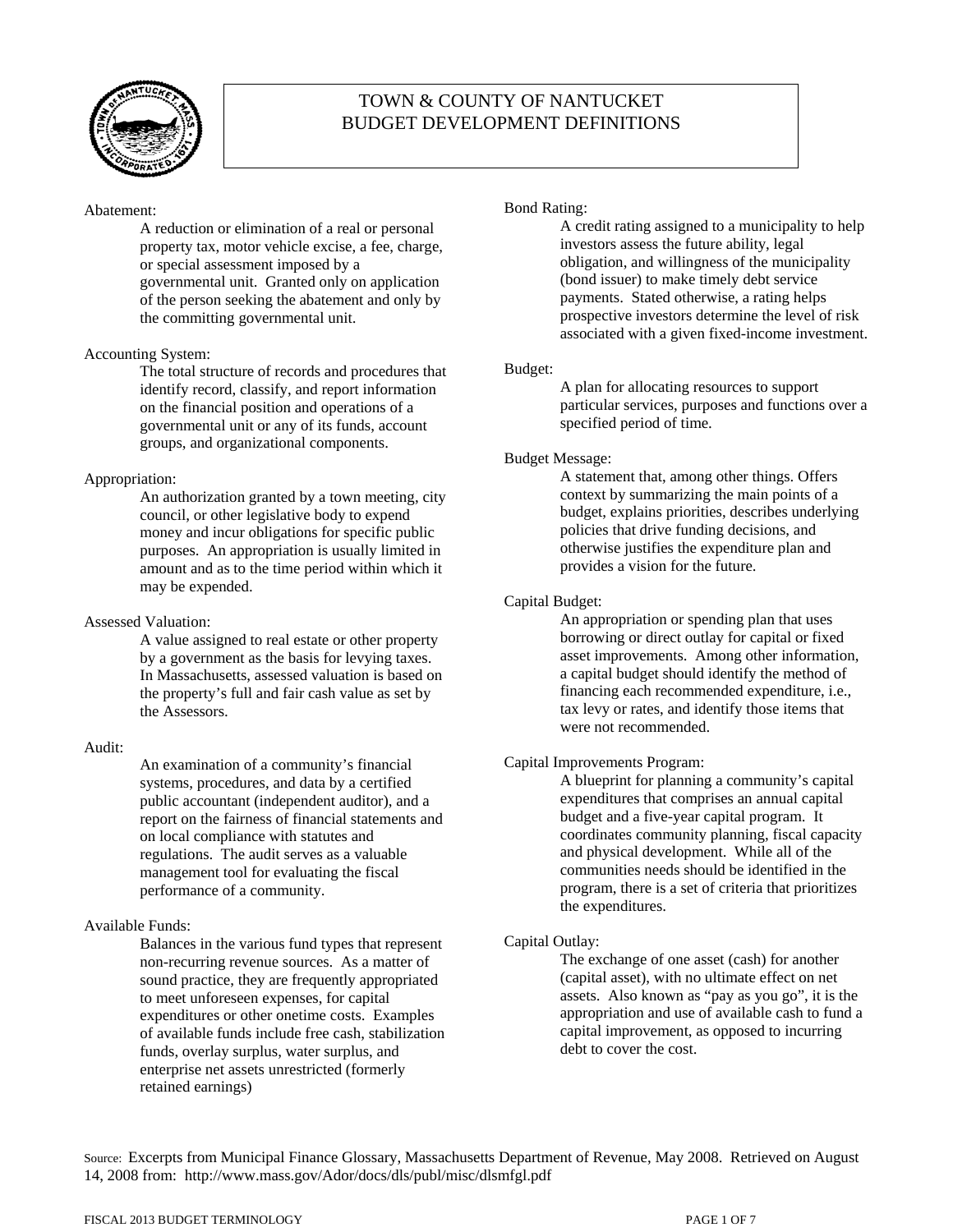#### Capital Projects Fund:

Fund type used to account for financial resources to be used for the acquisition or construction of major capital facilities.

#### Cash:

Currency, coin, checks and banker's drafts on hand or on deposit with an official or agent designated as custodian of cash and bank deposits.

#### Cherry Sheet:

Named for the cherry colored paper on which they were originally printed, the Cherry Sheet is the official notification to cities, towns and regional school districts of the next fiscal year's state aid and assessments. The aid is in the form of distributions, which provide funds based on formulas and reimbursements that provide funds for costs incurred during a prior period for certain programs or services.

# Cherry Sheet Assessments:

Estimates of annual charges to cover the cost of certain state and county programs.

#### Cherry Sheet Off-set Items:

Local aid that may be spent without appropriation in the budget, but which must be spent for specific municipal and regional school district programs. Current offset items include racial equality grants, school lunch grants, and public libraries grant.

#### Classification of the Tax Rate:

Each year, the selectmen vote whether to exercise certain tax rate options. Those options include choosing a residential factor (MGL Ch 40 Section 56), and determining whether to offer an open space discount, a residential exemption (Ch 59 Section 5C), and/or a small commercial exemption (Ch 59 Section 5I) to property owners.

# Collective Bargaining:

The process of negotiating workers' wages, hours, benefits, working conditions, etc., between an employer and some or all of its employees, who are represented by a recognized labor union. With the exception of school unions, funding of a collective bargaining agreement must be approved by Town Meeting.

# Consumer Price Index (CPI):

The statistical measure of changes, if any, in the overall price level of consumer goods and services. The index is often called the "cost of living" index.

## Cost of Living Adjustment (COLA):

It is often used in municipal contracts that provide for annual or periodic increases in salaries and wages for employees over the course of the contract. The amount of an increase is most often negotiated based on a community's ability to pay, but is sometimes tied to the annual change in a specified index, i.e., CPI.

## Cost-Benefit Analysis:

A decision-making tool that allows a comparison of options based on the level of benefit derived and the cost to achieve the benefit from different alternatives.

## Debt Service:

The repayment cost, usually stated in annual terms and based on an amortization schedule, of the principal and interest on any particular bond issue.

#### Deficit:

The excess of expenditures over revenues during an accounting period. Also refers to the excess of the liabilities of a fund over its assets.

# Designated Unreserved Fund Balance:

A limitation on the use of all or part of the expendable balance in a governmental fund.

#### Encumbrance:

A reservation of funds to cover obligations arising from purchase orders, contracts, or salary commitments that is chargeable to , but not yet paid from a specific appropriation acct.

# Enterprise Funds:

An enterprise fund, authorized by MGL Ch 44 Section 53 F1/2 is a separate accounting and financial reporting mechanism for municipal services for which a fee is charged in exchange for goods or services. It allows a community to demonstrate to the public the portion of total costs of a service that is recovered through user charges and the portion that is subsidized by the tax levy, if any. With an enterprise fund, all costs of service delivery – direct, indirect, and capital costs – are identified. This allows the community to recover total service costs through user fees if it chooses. Enterprise accounting also enables communities to reserve the "surplus" or net assets unrestricted generated by the operation of the enterprise rather than closing it out to the general fund at year-end. Services that may be treated as enterprises include, but are not limited to, water, sewer, hospital, and airport services. In Nantucket, the five enterprise funds are Airport. Solid Waste, Sewer, Wannacomet Water, and Siasconset Water.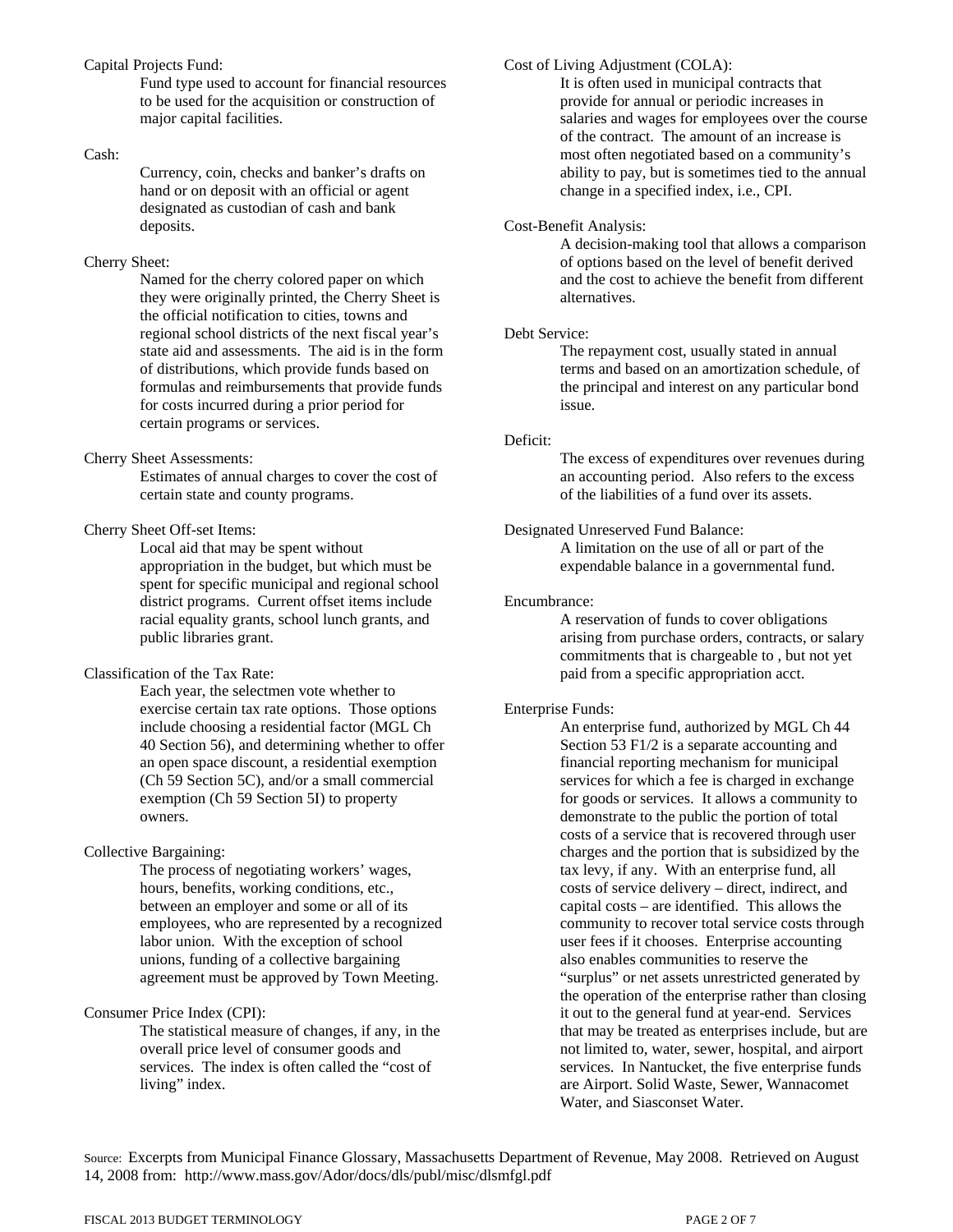# Estimated Receipts:

A term that typically refers to anticipated local revenues listed on page three of the Tax Recapitulation Sheet. Projections of local revenues are often based on the previous years receipts and represent funding sources necessary to support a community's annual budget.

# Expenditure:

An outlay of money made by municipalities to provide the programs and services within their approved budget.

# Expense:

An identified cost incurred to accomplish a particular goal.

# Fiscal Year (FY):

Since 1974, the Commonwealth and municipalities have operated on a budget cycle that begins July 1 and ends on June 30. The designation of the fiscal year is that of the calendar year in which the fiscal year ends. Since 1976, the federal government fiscal year has begun on October 1 and ended September 30.

# Foundation Budget:

The spending target imposed by the Education Reform Act of 1993 for each school district as the level necessary to provide adequate education for all students.

# Free Cash:

Remaining, unrestricted funds from operations of the previous fiscal year including unexpended free cash from the previous year, actual receipts in excess of revenue estimates shown on the tax recapitulation sheet, and unspent amounts in budget line items. Unpaid property taxes and certain deficits reduce the amount that can be certified as free cash. The calculation of free cash is based on the balance sheet as of June 30, which is submitted by the community's auditor, accountant, or comptroller. *Important: Free cash is not available for appropriation until certified by the Director of Accounts.* 

# Fund:

An accounting entity with a self balancing set of accounts that are segregated for the purpose of carrying on identified activities or attaining certain objectives in accordance with specific regulations, restrictions, or limitations.

# Fund Balance:

The difference between assets and liabilities reported in a governmental fund. Also known as fund equity.

Generally Accepted Accounting Principals (GAAP): Uniform minimum standards and guidelines for financial accounting and reporting that serve to achieve some level of standardization.

Government Accounting Standards Board: The ultimate authoritative accounting and financial reporting standard-setting body for state and local governments.

Government Accounting Standards Board (GASB 34): A major pronouncement of the Government Accounting Standards board that establishes new criteria on the form and content of government financial statements. GASB 34 requires a report on overall financial health, not just on individual funds. It requires more complete information on the cost of delivering services and value estimates on public infrastructure assets, such as bridges, road, sewers, etc. It also requires the presentation of a narrative statement analyzing the governments financial performance, trends, and prospects for the future.

# GASB 45:

This is another Governmental Accounting Standards Board major pronouncement that each public entity account for and report other postemployment benefits (OPEB) in its accounting statements. Through actuarial analysis municipalities must identify the true costs of the OPEB earned by employees over their estimated years of actual service.

# General Fund:

The fund used to account for most financial resources and activities governed by the normal town meeting appropriation process.

# General Fund Subsidy:

Most often used in the context of enterprise funds. When the revenue generated by rates, or user fees, is insufficient to cover the cost to provide the particular service, general fund money is used to close the gap in the form of a subsidy. The subsidy may or may not be recovered by the general fund in subsequent years.

# Governmental Funds:

Funds generally used to account for taxsupported activities. There are five different types of governmental funds: the general fund, special revenue funds, capital projects funds, debt service funds, and permanent funds.

# Health Insurance Trust Fund:

The Town of Nantucket is self-insured for health insurance, which means bills associated with employee health care are paid directly to medical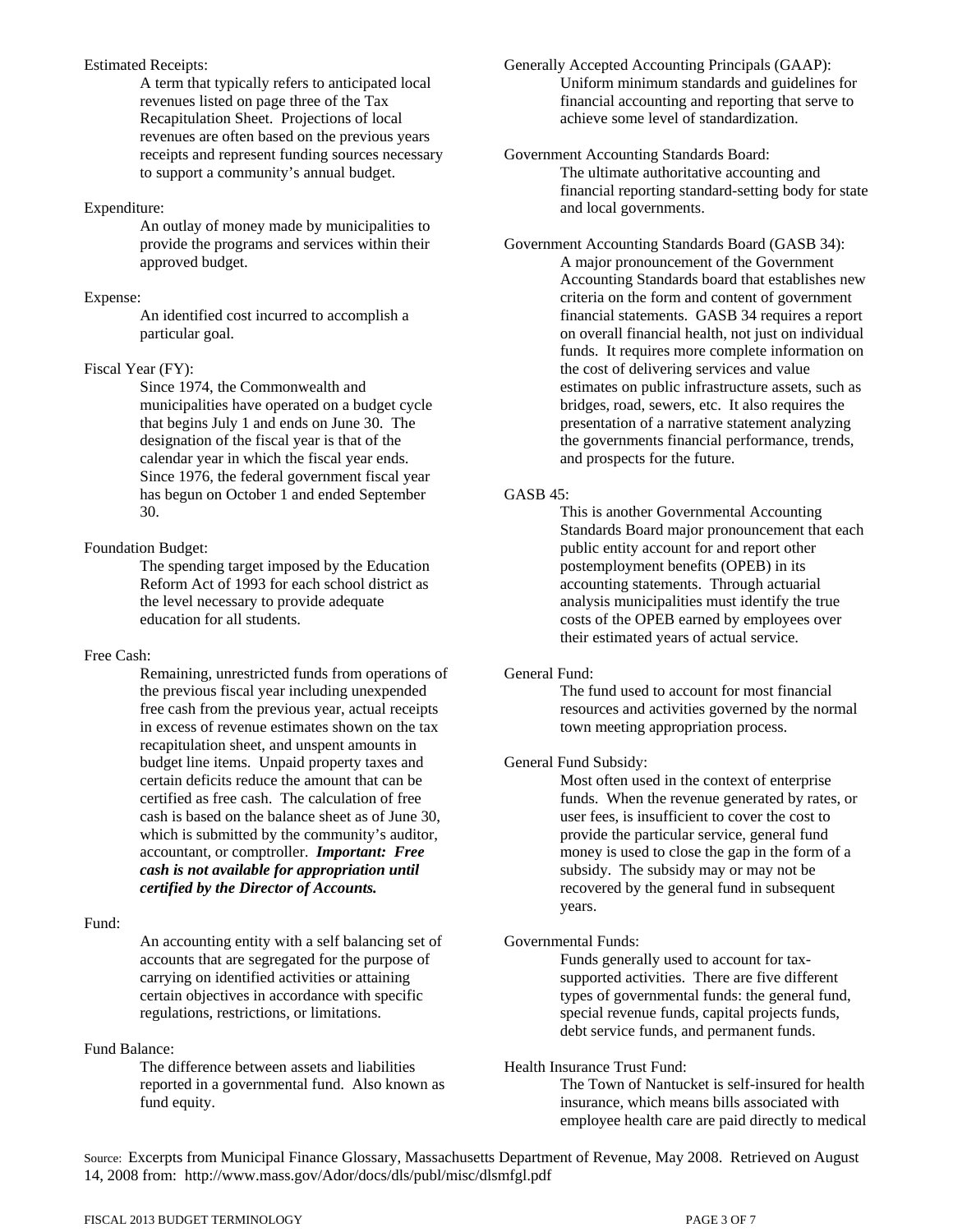providers pursuant to an agreement with Blue Cross Blue Shield. The Health Insurance Trust Fund is a separate fund used to account for employee health benefits. Employer and employee health insurance payments are paid into the Fund, which is used to pay the costs related to employee health benefits. The Fund may only be used to pay health insurance costs.

#### Health Insurance Draw Down:

 The use of the fund balance in the Health Insurance Trust Fund to temporarily pay monthly health insurance costs for Town, School, and Enterprise Fund employees. This allows general funds currently allocated to pay municipal health insurance costs to be reallocated to offset revenue shortfalls.

# Indirect Cost:

Cost of service not reflected in the operating budget of the entity providing the service. An example of an indirect cost of providing water service would be the value of time spent by nonwater department employees processing water bills. A determination of these costs is necessary to analyze the total cost of service delivery. The matter of indirect costs arises most often in the context of enterprise funds.

#### Level funded budget:

A "level funded" budget appropriates the same amount of money as the prior year to each municipal department and is tantamount to a budget cut. Even under level funding, increases in mandated costs and other fixed expenses must be covered, usually at the expense of the general government operating budget.

# Levy:

The amount a community raises through the property tax. The levy can be any amount up to the levy limit, which is re-established every year in accordance with Proposition 2 1/2 provisions.

# Levy Limit:

A levy limit is one of two types of levy (tax) restrictions imposed by MGL Ch. 59 Section 21c (Proposition 2 ½). It states that the real and personal property taxes imposed by a city or town may only grow each year by 2 ½ percent of the prior year's levy limit, plus new growth and other overrides or exclusions. The levy limit can exceed the levy ceiling only if the community passes a capital expenditures exclusion, debt exclusion, or special exclusion.

# Line Item Budget:

A budget that separates spending into categories, or greater detail, such as supplies, equipment,

maintenance, or salaries as opposed to a program budget.

# Local Receipts:

Locally generated revenues, other than real estate and personal property taxes. Examples include motor vehicle excise, boat excise, investment income, hotel / motel tax, rentals, licenses, permits, and charges.

#### Maintenance Budget:

A no-growth budget that continues appropriations for programs and services at their current year levels. The actual appropriation to maintain programs and services may still increase due to inflation or other factors. *(TON: No-growth meaning, "A budget that provides appropriations for programs and services at their current levels; it does not provide funding for new services or programs")*

#### Minimum Required Local Contribution:

The minimum that the city or town must appropriate from property taxes and other local revenues for the support of schools.

#### Municipal budget:

Municipal refers to any state or subordinate governmental unit. In the case of the Town of Nantucket, Municipal Budget refers to all the operations including Town, School, and Enterprise Funds (Airport, Solid Waste, Sewer, Wannacomet Water, and Siasconset Water). In Nantucket, the Town & School's operations are funded by general funds. Enterprise Fund operations are funded by revenue generated from fees and charges assessed for services provided by the enterprise fund departments.

# Nantucket Water Commission:

 A three member elected commission which oversees the functions of the Wannacomet Water Company, which is an enterprise fund of the Town of Nantucket.

# Net School Spending:

School budget and municipal budget amounts attributable to education excluding long term debt service, student transportation, school lunches and certain other specified school expenditures. A community's NSS funding must equal or exceed the NSS Requirement established annually by the Department of Education (DOE).

#### New Growth:

The additional tax revenue generated by new construction, renovations and other increases in the property tax base during a calendar year. It does not include value increases caused by normal market forces or by revaluations. New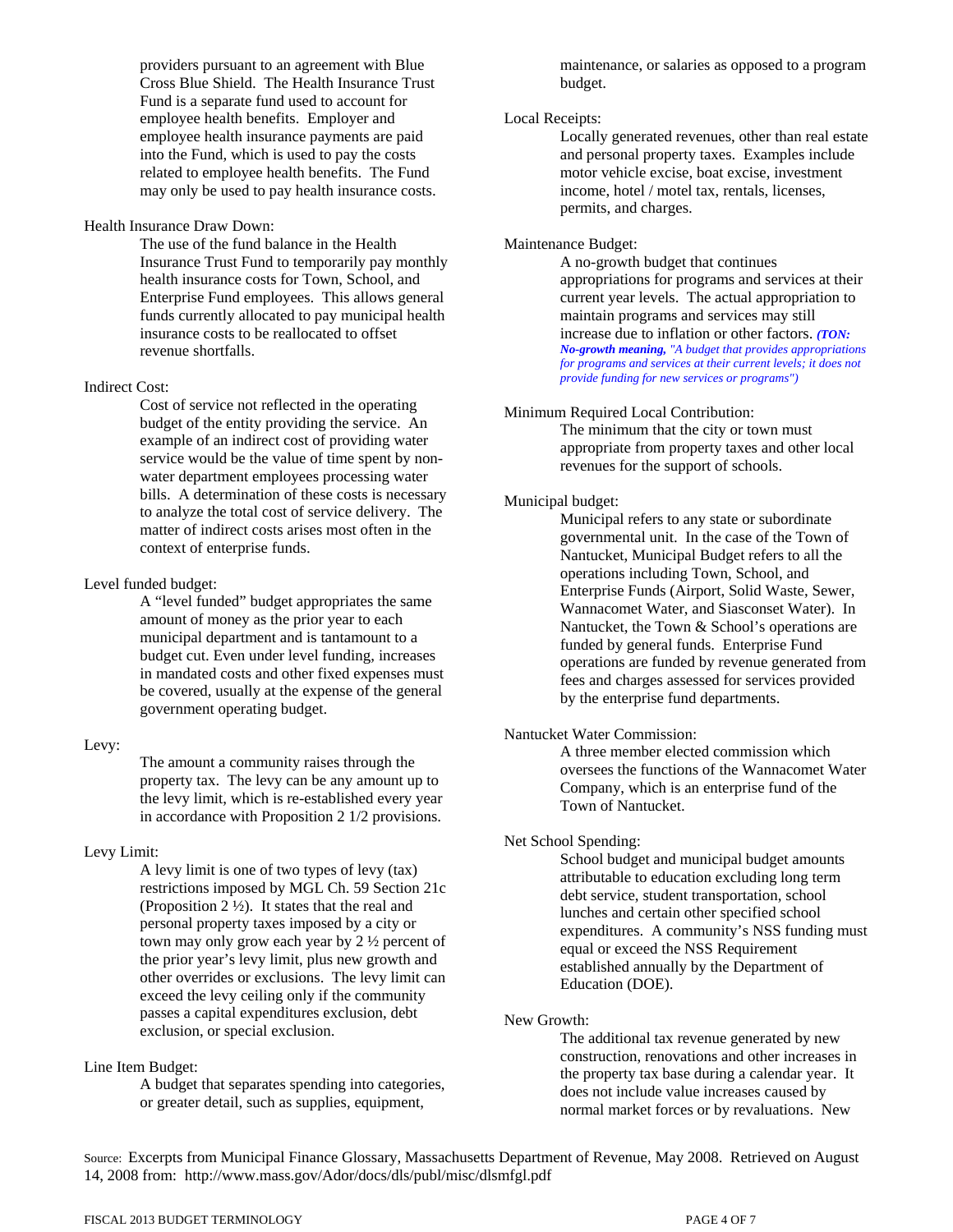growth is calculated by multiplying the assessed value associated with new construction, renovations and other increases by the prior year tax rate. The additional tax revenue is then incorporated into the calculation of the next years levy limit. For example, new growth for FY07 is based on new construction, etc. that occurred between January and December 2005. In the fall of 2006, when new growth is being determined to set the FY07 levy limit, the FY06 tax rate is used in the calculation.

#### Offset Receipts:

A local option that allows estimated receipts of a particular department to be earmarked for use of the department and appropriated to offset its annual operating budget. If accepted, MGL Ch 44 Section 53E limits the amount of offset receipts appropriated to no more than the actual receipts collected for the prior fiscal year. The Director of Accounts must approve use of a higher amount before appropriation. Actual collections greater than the amount appropriated close to the general fund at year end. If actual collections are less, the deficit must be raised in the next year's tax rate.

#### Operating Budget:

A plan of proposed expenditures for personnel, supplies, and other expenses for the coming fiscal year.

Other Amounts to be raised:

Amounts not appropriated but raised through taxation. Generally, these are locally generated expenditures (overlay, teacher pay deferrals, deficits) as well as state, county, and other special district charges.

# Other Post Employment Benefits (OPEB):

Employees of state and local governments may be compensated in a variety of forms in exchange for their services. In addition to a salary, many employees earn benefits over their years of service that will not be received until after their employment with the government ends. The most common type of these postemployment benefits is a pension. Postemployment benefits other than pensions generally take the form of health insurance and dental, vision, prescription, or other healthcare benefits provided to eligible retirees, including in some cases their beneficiaries. They may also include some type of life insurance. As a group, these are referred to as OPEB.

# Overlay:

An account established annually to fund anticipated property tax abatements, exemptions, and uncollected taxes in that year. The overlay release need not be funded by the normal

appropriation process, but rather is raised on the tax rate recapitulation sheet.

#### Override:

A vote by a community at an election to permanently increase the levy limit. An override vote may increase the levy limit no higher than the levy ceiling. The override question on the election ballot must state a purpose for the override and the dollar amount.

#### Performance budget:

A budget that stresses output both in terms of economy and efficiency.

## Program budget:

A budget that relates expenditures to the programs they fund. The emphasis of a program budget is output.

#### Proposition 2 ½:

A state law enacted in 1980, Proposition 2 ½ regulates local property tax administration and limits the amount of revenue a city or town many raise from local property taxes each year to fund municipal operations.

# Raise and Appropriate:

A phrase used to identify a funding source for an expenditure or expenditures, which refers to money generated by the tax levy or other local receipts.

#### Receipts:

Money collected by and within the control of a community from any source and for any purpose.

# Receipts Reserved for Appropriation:

Proceeds that are earmarked by law and placed in separate accounts for appropriation for particular purposes. For example, parking meter proceeds may be appropriated to offset certain expenses for parking meters and the regulation of parking and other traffic activities.

#### Recurring Revenue Source:

A source of money used to support municipal expenditures, which by its nature can be relied upon, at some level, in future years.

# Reserve Fund:

An amount set aside annually within the budget of a town (not to exceed 5% of the tax levy for the preceding year) to provide a funding source for extraordinary or unforeseen expenditures. In a town, the Finance Committee can authorize transfers from this fund for "unforeseen and extraordinary" expenditures. Other uses of the fund require budgetary transfers by town meeting.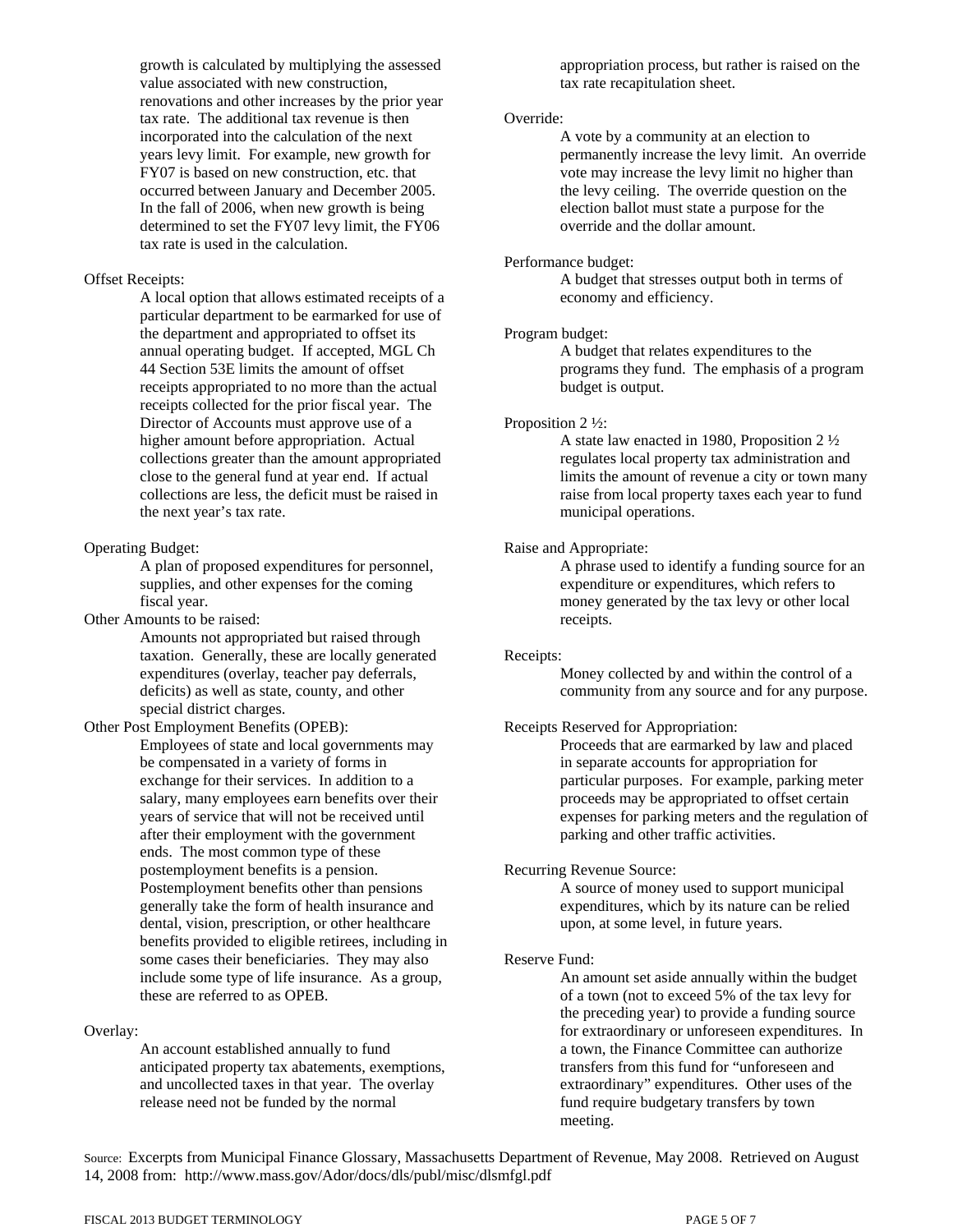# Revenue Deficit:

The amount by which actual revenues at year end fall short of projected revenues and are insufficient to fund the amount appropriated. In such a case and unless otherwise funded, the revenue deficit must be raised in the following years tax rate.

#### Revolving Fund:

Allows a community to raise revenues from a specific service and use those revenues without appropriation to support the eservice. For departmental revolving funds, MGL Ch 44 Section 53E1/2 stipulates that teacher funds must be reauthorized each year at Annual Town Meeting or by City Council action, and that a limit on the total amount that may be spent from each fund must be established at that time. The aggregate of all revolving funds may not exceed ten percent of the amount raised by taxation by the city or town in the most recent fiscal year, and no more than one percent of the amount raised by taxation may be administered by a single fund. Wages or salaries for full-time employees may be paid from the revolving fund only if the fund is also charged for all associated fringe benefits.

# Siasconset Water Commission:

 A three member elected commission which oversees the functions of the Siasconset Water Department, which is an enterprise fund of the Town of Nantucket.

#### Special Revenue Fund:

Funds, established by statute only, containing revenues that are earmarked for and restricted to expenditures for specific purposes.

# Stabilization Fund:

A fund designed to accumulate amounts for capital and other future spending purposes, although it may be appropriated for any lawful purpose (MGL Ch 40 Section 5B). Communities may establish one or more stabilization funds for different purposes and may appropriate into them in any year an amount not to exceed ten percent of the prior years tax levy. The total of all stabilization fund balances shall not exceed ten percent of the community's equalized value, and any interest shall be added to and become a part of the funds. A two-thirds vote of town meeting is required to establish, amend the purpose of, or appropriate money into or from the stabilization fund.

#### Tax Rate:

The amount of property tax stated in terms of a unit of the municipal tax base; for example,

# \$14.80 per \$1,000 of assessed valuation of taxable real and personal property.

#### Tax Rate Recapitulation Sheet (Recap Sheet):

A document submitted by a town to the DOR in order to set a property tax rate. The recap sheet shows all estimated revenues and actual appropriations that affect the property tax rate. The recap sheet should be submitted to the DOR by September 1.

#### Undesignated Fund Balance:

Monies in the various government funds as of June 30 that are neither encumbered nor reserved, and are therefore available for expenditures once certified as part of free cash.

#### Unfunded Mandate:

A requirement imposed by law, regulation or order without underlying financial support, thereby resulting in direct or indirect costs to the body made responsible for its implementation.

#### Uniform Municipal Accounting System:

UMAS succeeds the so-called Statutory System (STAT) and is regarded as the professional standard for municipal accounting in Massachusetts. As a uniform system for local governments, it conforms to the Generally Accepted accounting Principals (GAAP), offers increased consistency in reporting and record keeping, as well as enhanced comparability of date among cities and towns.

# Unreserved Fund Balance:

The amount by which cash, accounts receivable, and other assets exceed liabilities and restricted reserves. It is akin to a "stockholders equity" account on a corporate balance sheet. It is not, however, available for appropriation in full because a portion of the assets listed as "accounts receivable" may be taxes receivable and uncollected.

#### Waterways Improvement Fund:

An account into which fifty percent of boat excise tax and mooring fees imposed under MGL Ch 91 Section 10A receipts are deposited. Use of these proceeds is limited to certain waterway expenses as outlined in MGL Ch 40 section 5G.

# Zero Based Budget:

A budget building technique where each department begins at zero and adds the cost of essential programs up to an established funding limit. Each year the process begins again at zero prompting close scrutiny and prioritization of costs annually.